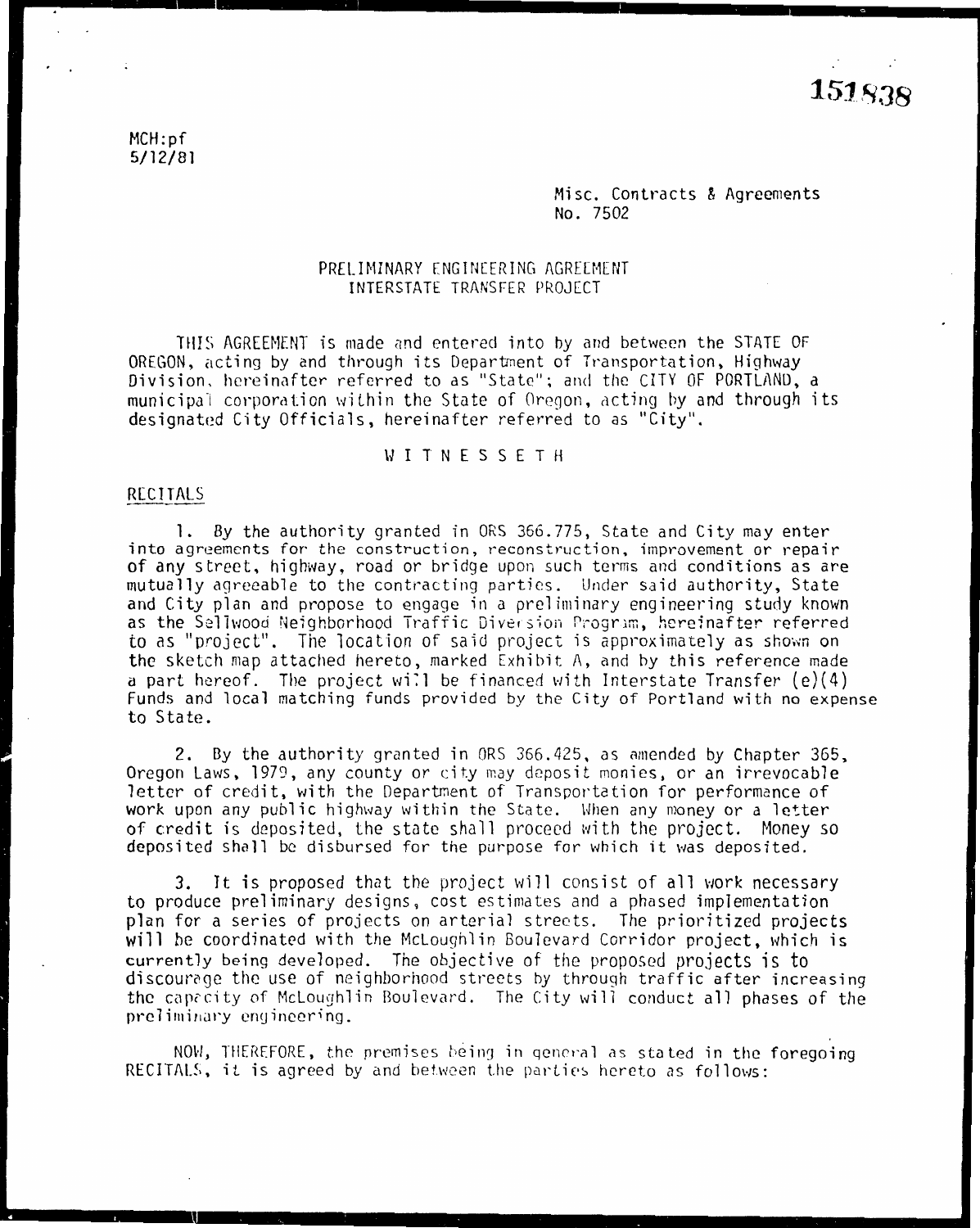#### STATE OBLIGATIONS

 $\sim$  1

l. State shall submit a program to the Federal Highway Administration **with** a request for approval of federal aid participation in all phases of preliminary engineering. No work shall proceed until said approval has been  $\,$ obtained. Said program shall include services to be provided by both State and City. State shall notify City in writing when authorized to proceed with each phase of the work.

2. State shall, as a participating expense, assign a liaison engineerto provide advice and guidance to City during development of the project. All billings received from City must be approved by the liaison engineer prior to presentation to the Highway Division Accounting Office for payment.

3. State shall review and process any required environmental statements, and review and approve all preliminary plans, specifications and estimates received from City.

**4.** State shall prepare an estimate of cost for preliminary engineering  $\overline{\phantom{a}}$ services to be provided by State and furnish copies of said estimate to City. The actual cost of services to be provided by State will be included in the total project costs and, when the actual total cost of the project has been computed, the City matching share of said costs will be billed.

5. Upon receipt of monthly approved itemized statements for 100 percent of actual costs incurred by City on behalf of the project to date, State shall promptly reimburse City for the full amount of federal aid participation.

6. State shall, in the first instance, pay all costs of the project, submit all claims for federal aid participation to the Federal Highway Administration in the normal manner, compile accurate cost accounting records and, when the actual total cost of the project has been computed, furnish City with an itenized statement of said costs.

#### CITY OBLIGATIONS

1. City shall not undertake any phase of the work prior to rece1v1ng written authorization to proceed from State.  $\land$ ll work and records of such  $\;$ work shall be in conformance with Federal statutes, rules and regulations, and the Oregon Action Plan.

2. City shall assign the City Engineer and his staff to be in responsible charge of the project, and to review, approve and forward to the State Liaison Engineer all billings due the City.

3. City shall conduct the necessary field surveys, environmental studies and traffic investigations, perform all preliminary engineering and design work required to prepare preliminary plans, specifications and estimates and develop a prioritized list of projects for future construction.  $\,$ 

4. City shall, on a monthly basis, present properly certified bills for 100 percent of the actual costs incurred by City on behalf of the project directly to the State Liaison Engineer for revie\v and approval. Said bills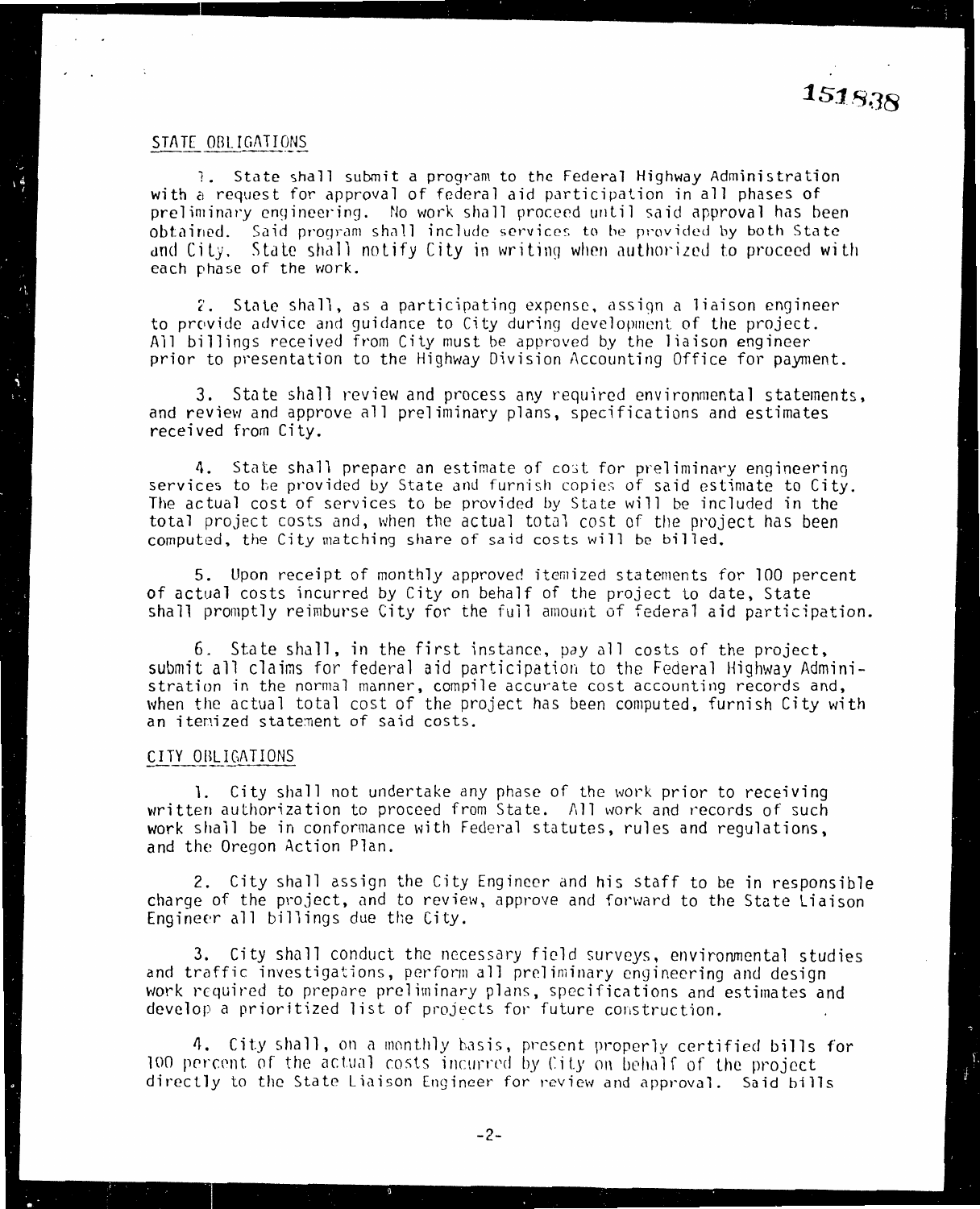shall be in a form acceptable to State and documented in such a manner as to be easily verified. Billings shall be presented for periods of not less than one month duration, based on actual expenses to date. City shall be reimbursed for the full amount of federal aid participation in said eligible expenses. City's actual costs, direct and indirect, shall be those allowable under the provisions of Federal Management Circular 74-4 and 0MB Circular A-102, Attachments G and P.

5. REQUIRED STATEMENT FOR USDOT FINANCIAL ASSISTANCE AGREEMENT:

If as a condition of assistance the recipient has submitted and the U.S. Department of Transportation has approved a minority business enterprise affirmative action program which the recipient agrees to carry out, this program is incorporated into this financial assistance agreement by reference. This program shall be treated as a legal obligation and failure to carry out its terms shall be treated as a violation of this financial assistance agreement. Upon notification to the recipient of its failure to carry out the approved program, the U.S. Department of Transportation shall impose such sanctions as noted in Title 49, Code of Federal Regulations, Part 23, Subpart E, which sanctions may include termination of the agreement or other measures that may affect the ability of the recipient to obtain future U.S. Department of Transportation financial assis- tance.

The recipient further agrees to comply with all applicable civil rights laws, rules and regulations, including section 504 of the Rehabilitation Act of 1973 and the Vietnam Era Veterans' Readjustment Act.

6. City agrees that should it cancel or terminate the project prior to its completion, it will reimburse State for any costs that have been incurred by State on behalf of the project.

7. City shall adopt an ordinance authorizing its designated City Officials to enter into and execute this agreement, and the same shall be attached hereto and become a part hereof.

#### GENERAL PROVISIONS

 $\Delta\phi=0.01$  .

l. The parties hereto mutually agree and understand that City shall contribute 100 percent of the difference between the actual total cost of the project and the amount contributed by the Federal Highway Administration, with no expense to State.

2. The parties hereto agree and understand that they will comp1y with all applicable Federal and State statutes and requlations, including but not limited to: Title 6, U.S.C. Civil Riqhts Act; Title 18, U.S.C., Anti-Kickback Act; Title 23, U.S.C., Federa1 Aid ltighway Act; Titles 2 and 3 of the Uniform Relocation Assistance and Real Property Acquisition Policies Act of 1970; and the Oregon Action Plan.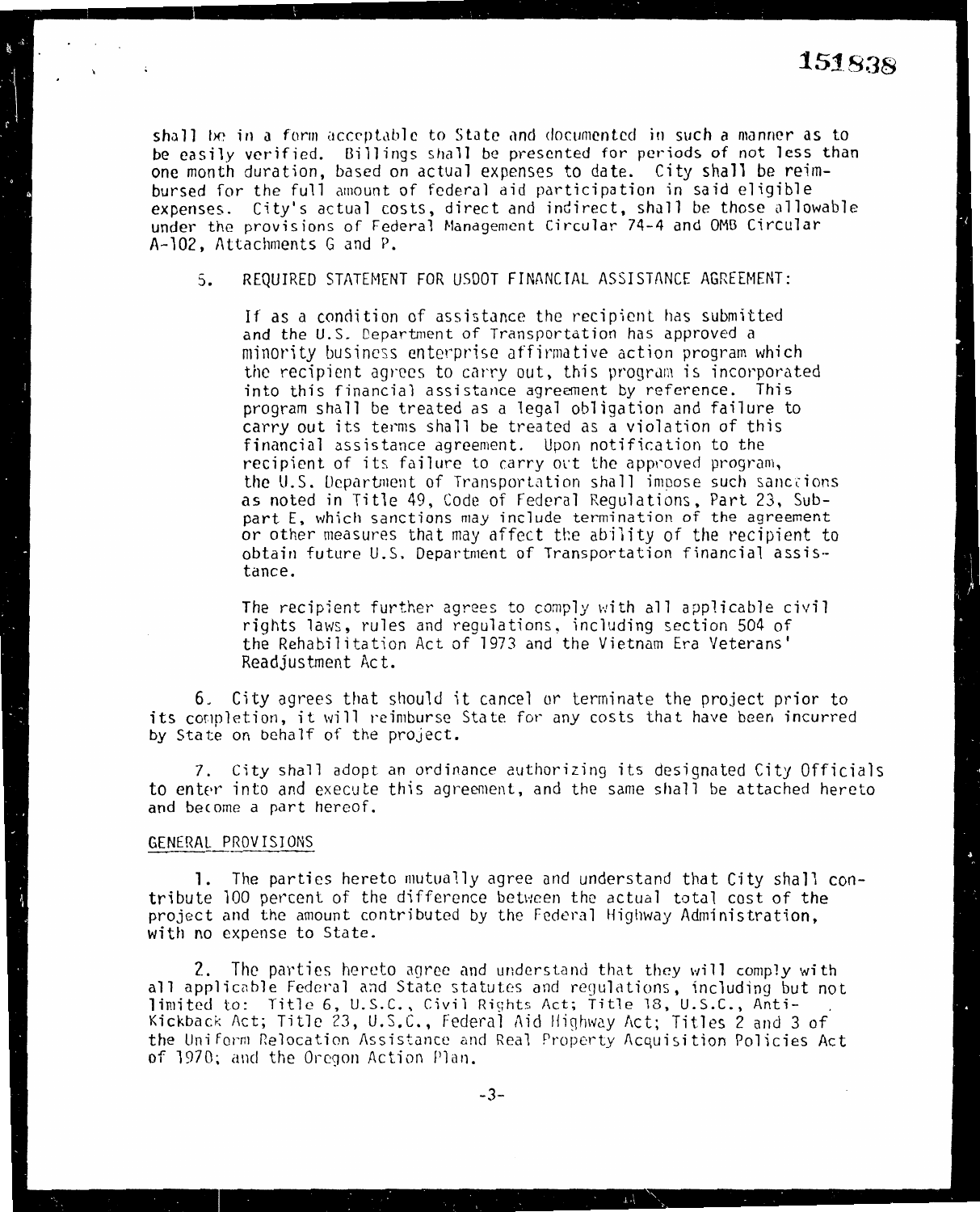$1510$ 

3. Provisions of State and Federal law applicable to public contracts and agreements of this type are hereby incorporated by reference as if fully set forth herein.

IN WITNESS WHEREOF, the parties hereto have set their hands and affixed their seals as of the day and year hereinafter written. City has acted in this matter pursuant to Ordinance No.<br>Council on the day of 1981.

This project was approved by the State Highway Engineer on April 29, 1981 under delegated authority from the Oregon Transportation Commission.

The Oregon Transportation Commission, by a duly adopted delegation order. authorized the State Highway Engineer to sign this agreement for and on behalf of the Commission. Said authority is set forth in the Minutes of the Oregon Transportation Commission.

APPROVAL RECOMMENDED

STATE OF OREGON, by and through its Department of Transportation. Highway Division

Metropolitan Administrator

State Highway Engineer

Date and the contract of the contract of the contract of the contract of the contract of the contract of the contract of the contract of the contract of the contract of the contract of the contract of the contract of the c

APPROVED AS TO FORM

City Attorney

CITY OF PORTLAND, by and through its designated City Officials

.......<br>Auditor

By

Bγ

Commissioner of Public Works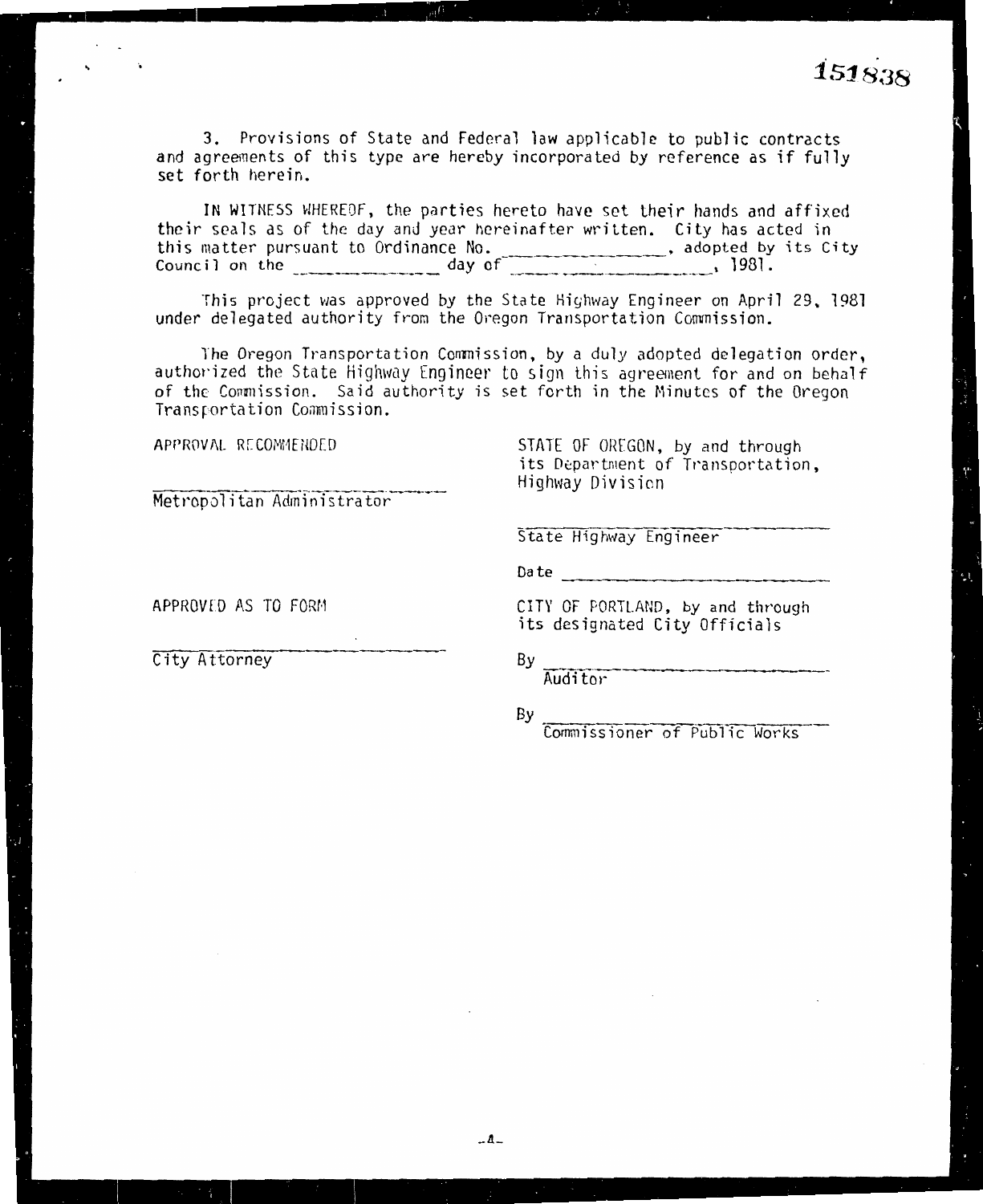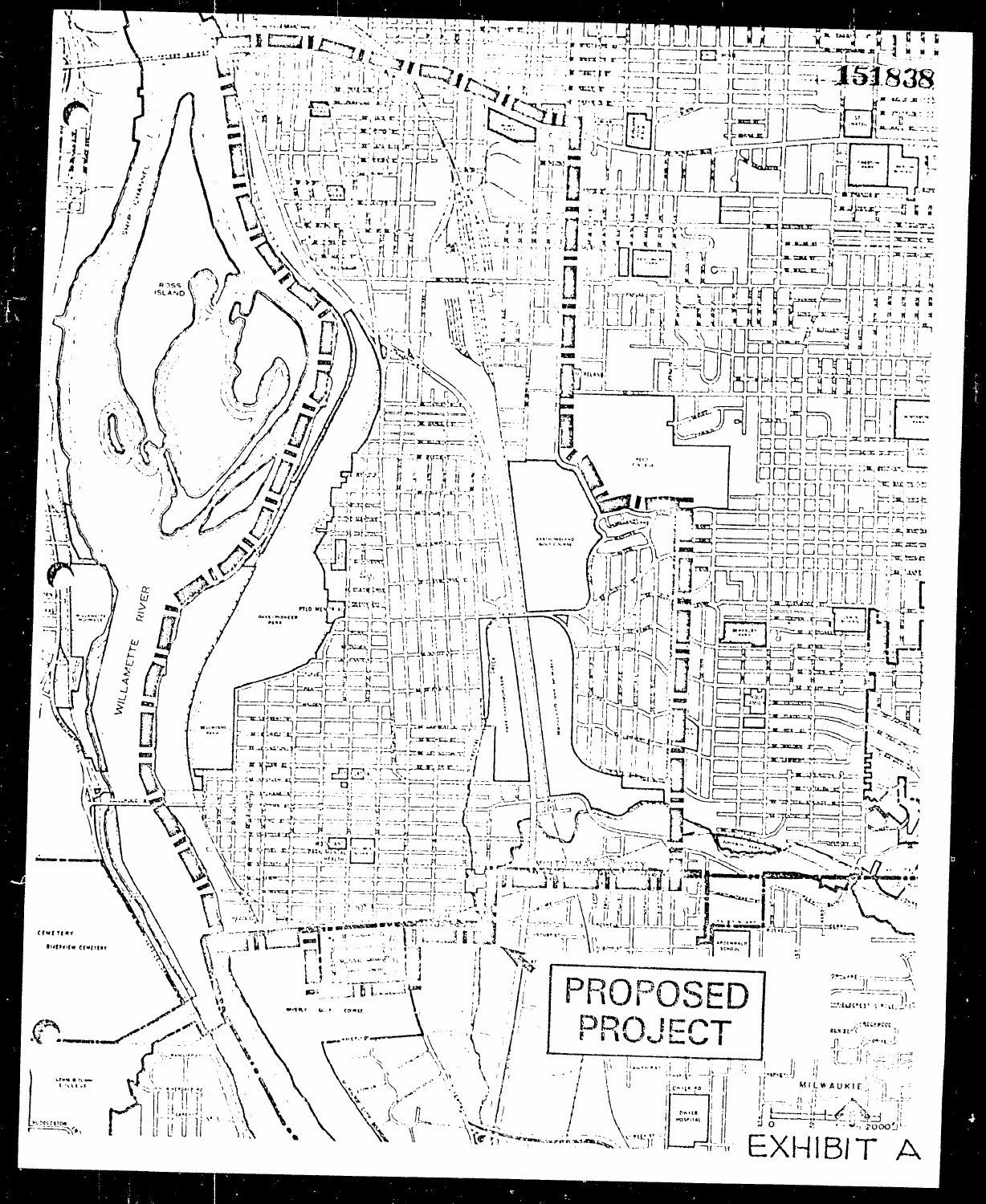An Ordinance authorizing the City to enter into an agreement with the Oregon Department of Transportation, Highway Division providing for a preliminary engineering study of the Sellwood Neighborhood Traffic Diversion Program and declaring an emergency.

The City of Portland ordains:

Section 1. The Council finds:

- 1. The Council has identified the McLoughlin Corridor as a Significant Transportation Route requiring improvements to increase capacity.
- 2. The Council has recognized that increases in the traffic volume in the McLoughlin Corridor will increase the traffic volumes on adjacent City Streets.
- 3. The Council has authorized a study to determine methods to reduce the impact of this increased traffic load on City neighborhoods adjacent to the McLoughlin Corridoe.
- 4. The Metropolitan Service District, the ODOT and the Federal Highway Administration have authorized a study, funded with Interstate Withdrawal funds to determine methods of dealing with traffic diversion onto adjacent city streets.
- The Oregon Department of Transportation has prepared an 5. agreement providing for City performance of the study of the Sellwood Neighborhood Traffic Diversion Program and submitted it for City approval.

NOW, THEREFORE, the Council directs:

The Commissioner of Public Works and the Auditor are authorized а. to execute on behalf of the City an agreement similar in form to the agreement attached to the original of this Ordinance and by this reference made a part thereof.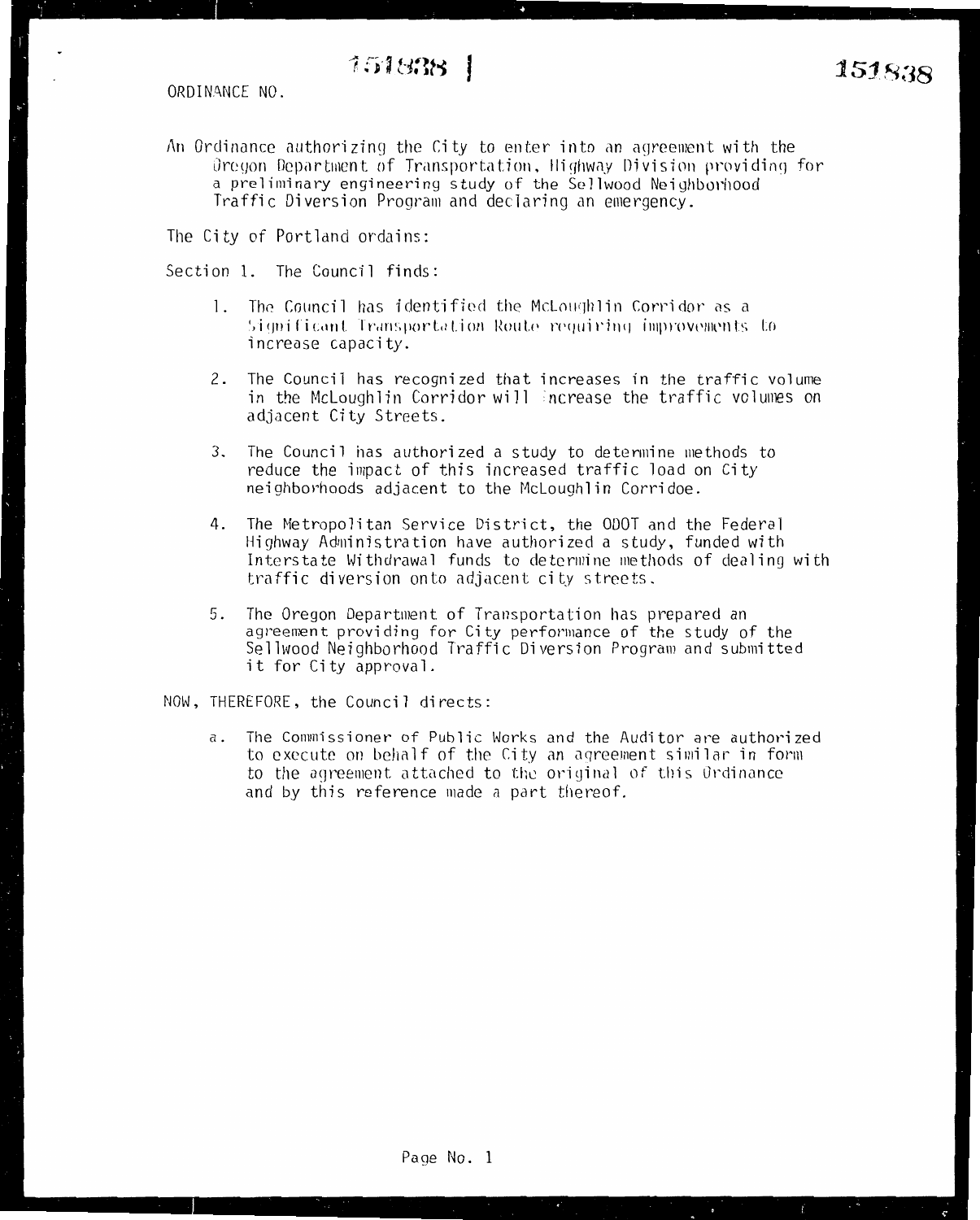## **ORDINANCE No.**

Section 2. The Council declares an emergency exists because this agreement is needed to authorize performance of the study in conjunction with an origin destination study now being performed as part of the McLoughlin Corridor Project; now, therefore, this Ordinance shall be in force and effect from and after its passage by the Council.

**Passed by th•! Council, JljTf 2 4 19 81** 

Commissioner Mike Lindberg Steve T. Riddell:daj

**Attest:** 

Juhnik

Auditor of the Chy of Portland

**Page No.** 2